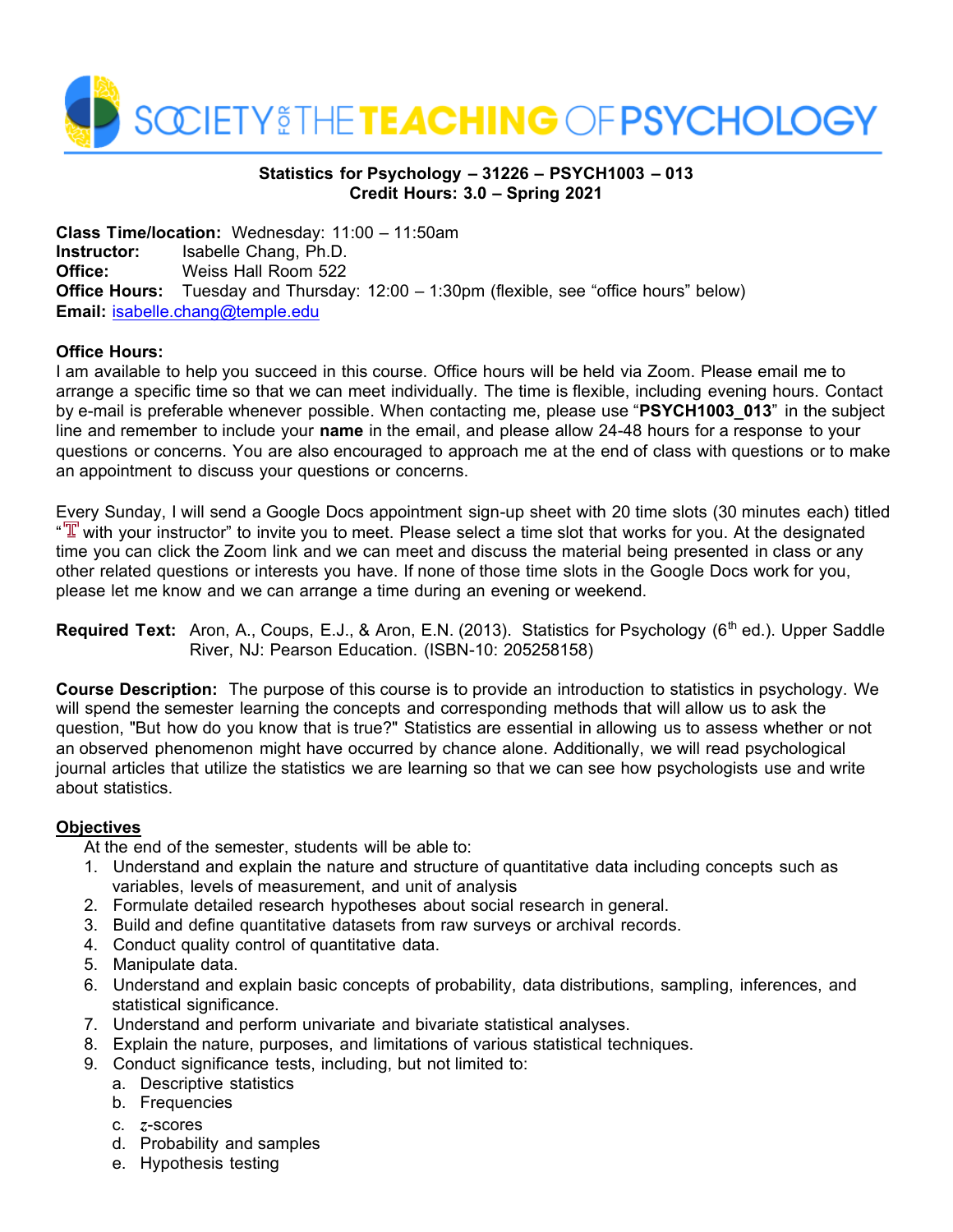- f. One sample *t*-test
- g. Repeated measures *t*-test
- h. Independent samples *t*-test
- i. Analysis of variance (ANOVA)
- j. Correlation
- k. Regression
- 10. Communicate data and findings summarily and clearly, orally and in writing.
- 11. Present data and findings in tables created with word-processing computer applications.
- 12. Discuss statistical findings accurately and meaningfully. Use a popular computer application package (e.g., SPSS) to perform or assist with tasks described above.
- 13. Inspire reasonable enthusiasm and creative thinking about the possibilities for the improvement of social research and human learning through computer technology.

# **COURSE POLICIES**

# **Class Preparation**

This class meets 3 hours a week. You are expected to read the assigned text prior to each class meeting, a minimum 4 to 6 hours of preparation (reading, reflecting, preparing assignments, reviewing notes, preparing for tests, etc.) per week. It is very important that you read the text closely. Attendance is highly recommended, as material covered in lecture may not be included in the textbook but will be included in exams. Although this is a lecture class you are encouraged to familiarize yourself with the material and participate throughout the semester. My experience shows that students who interact with one another and familiarize themselves with the course material assimilate it better and enjoy the class much more. Assigned readings are listed in this syllabus. Additional required and supplemental readings will be posted on the course website.

### **Assessment**

**Exams** (140 points, 35 points each)**:** There will be 4 online Canvas exams during the semester, worth 35 points each consisting of 35 multiple choice questions. The correct answers will display at the end of the exam. Exams will *NOT* be cumulative. All exams will be online. The dates and times of all scheduled exams are listed in the course schedule. Please plan on attending all four scheduled exams.

The Canvas will provide item analysis statistics that are used in determining your grade. For each exam, any "bad" (e.g., invalid, unreliable, poor discriminator) questions will be removed from calculations. The percentage of correct responses will be your grade for the exam.

**Important**: If you have an emergency situation that prevents or will prevent you from taking an exam or submitting an assignment on-time, please advise me as soon as you are able so that we can make alternative arrangements.

**Quizzes** (60 points, 15 points each)**:** There will be 4 Canvas quizzes throughout the semester, worth 15 points each. Quizzes are scheduled one week before the exams with the intent to help you to prepare for your exams. Quizzes will consist of 15 multiple choice questions. You can have **two** attempts (20 minutes each) within a one-week window period for each Canvas quiz. You keep the **higher** of the two scores. The correct answers will display at the end of the window time.

**Homework** (110 points, 10 points each): There will be homework assignments throughout the semester to reinforce the material covered in class. These homework assignments are essential to your success in this course. There will be one homework assignment per chapter consisting of 3 – 10 items on Canvas. For each assignment, be sure to read the textbook and class notes carefully before doing the exercises to be handed in. Pay careful attention to the explanations, examples and illustrations in the text; they will serve as additional examples to prepare you to do the exercises. You are encouraged to work with your classmates on the assignments. However, you must turn in your own assignment accompanied by your own work. I have created an assignment in each module for each chapter that we will cover this semester. Assignments that are not completed by the **due date and time** will be considered late and deductions will accrue. Solutions to all assignments will be available on the course website after you have submitted your work.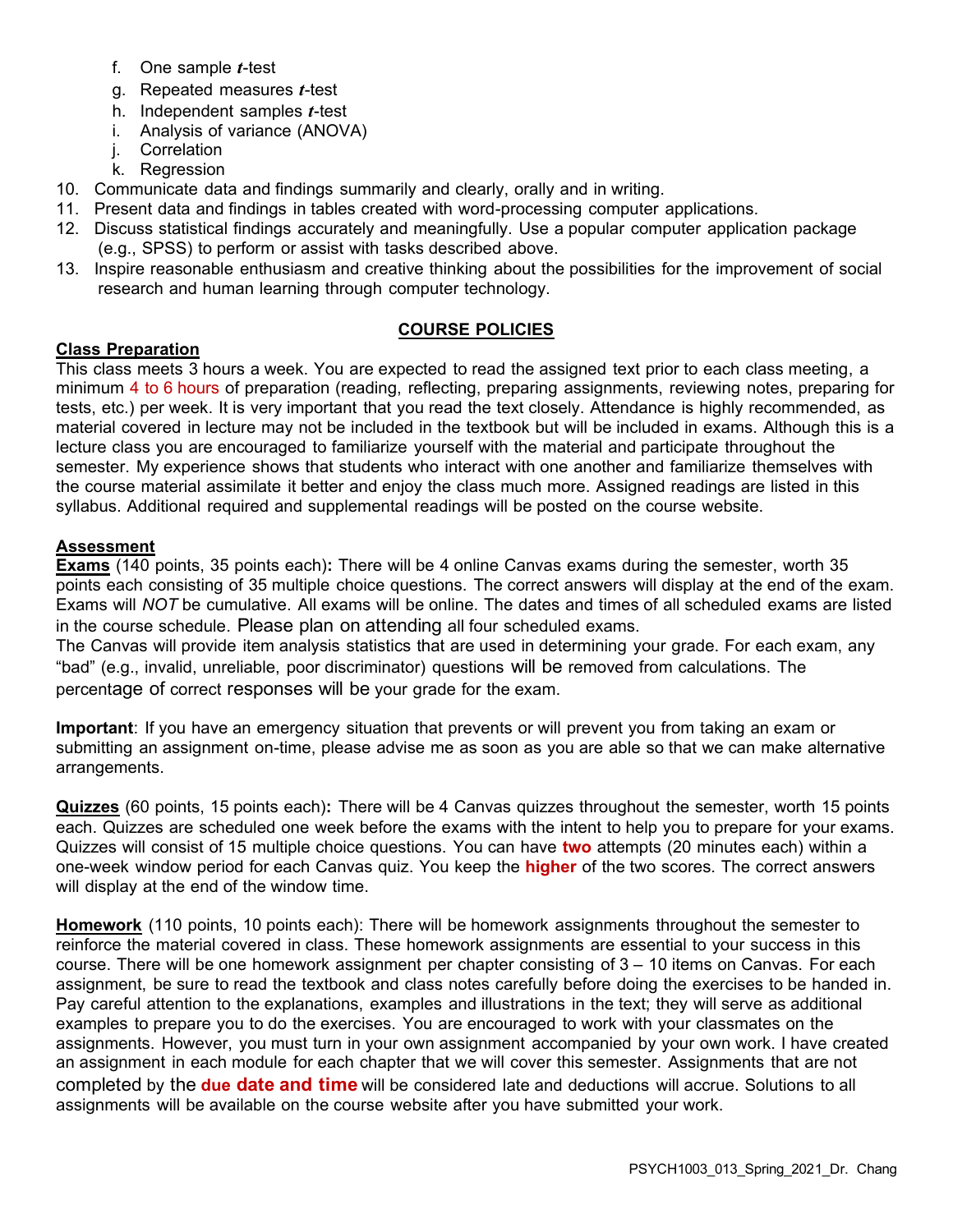**Class Activities** (110 points, 5 points each): A group of two students will work together to solve problems. Each student will discuss and explain the assignment to each other and complete it together.

**Laboratory Assignments** (60 points, 10 points each): The Jamovi assignments not uploaded to Canvas by the end of the class will be considered late and deductions will accrue.

**Reflection** (10 points): A nine-item reflection form in a Word document can be downloaded from Canvas. Respond to the prompts, save it, and upload it to Canvas.

**Exam Wrappers** (6 points, 2 points each): After three of four exams during the semester (except the final), the instructor will post a self-evaluation survey ("Wrapper") in Canvas. Approximately five items in both multiplechoice and essay formats will be included in each of the self-evaluation forms.

**Meet and Greet**: Welcome to the course! [Details in "Discussions"] (10 points)

#### **Temple Resources:**

#### **Paley Library**

The library offers online resources and individual instruction to help you search for empirical studies and research papers in Psychology. Review the online Research Guides in Psychology at this website: guides.temple.edu/cat.php?search\_cat=Psychology&mode=profile\_search and/or contact Rick Lezenby [\(rlfile@temple.edu\)](mailto:rlfile@temple.edu) in the library for help.

#### **Disability Statement**

A disability disclosure statement that invites students to disclose their need for accommodations, such as: Any student who has a need for accommodations based on the impact of a documented disability or medical condition should contact [Disability Resources and Services](https://disabilityresources.temple.edu/temple-and-drs-policies) (DRS) in 100 Ritter Annex [\(drs@temple.edu;](mailto:drs@temple.edu) 215- 204-1280) to request accommodations and learn more about the resources available to you. If you have a DRS accommodation letter to share with me, or you would like to discuss your accommodations, please contact me as soon as practical. I will work with you and with DRS to coordinate reasonable accommodations for all students with documented disabilities. All discussions related to your accommodations will be confidential.

A statement on the [Student and Faculty Academic Rights and Responsibilities Policy](https://secretary.temple.edu/sites/secretary/files/policies/03.70.02.pdf) (#03.70.02), such as: Freedom to teach and freedom to learn are inseparable facets of academic freedom.

#### **Canvas Course Website**

This class will require that you access the course website regularly. I have set up a Canvas website for the course; if you are formally enrolled in the course you should have access to this site. If you are unable to access the site, please contact me as soon as possible. You can access the site by typing "canvas.temple.edu" into your web browser, or you can access it through TUPortal. PSYCH1003 013/Statistics for Psychology should be listed as one of your courses; just click to enter the site.

Each week, I will post PowerPoint slides of lecture notes. Please note that these slides will not be as complete as those presented in lecture, so it is still recommended you take some notes during class. The Canvas site will also be used to post announcements, grades, study guides, class activities, discussion boards, and additional readings. Some readings will be added to supplement the textbook. As these will be required, it is highly recommended that you check the Canvas site regularly to stay up to date.

# **Academic Honesty** [\(https://bulletin.temple.edu/undergraduate/about-temple-university/student](https://bulletin.temple.edu/undergraduate/about-temple-university/student-responsibilities/#academichonesty)[responsibilities/#academichonesty\)](https://bulletin.temple.edu/undergraduate/about-temple-university/student-responsibilities/#academichonesty)

PSYCH1003\_013\_Spring\_2021\_Dr. Chang *The Temple University community believes strongly in academic honesty and integrity. Essential to intellectual growth and the university's core educational mission is the development of independent thought and respect for the thoughts of others. Academic honesty fosters this independence and respect. Academic dishonesty undermines the university's mission and purpose and devalues the work of all members of the Temple community. Every member of the university community is responsible for upholding the highest standards of*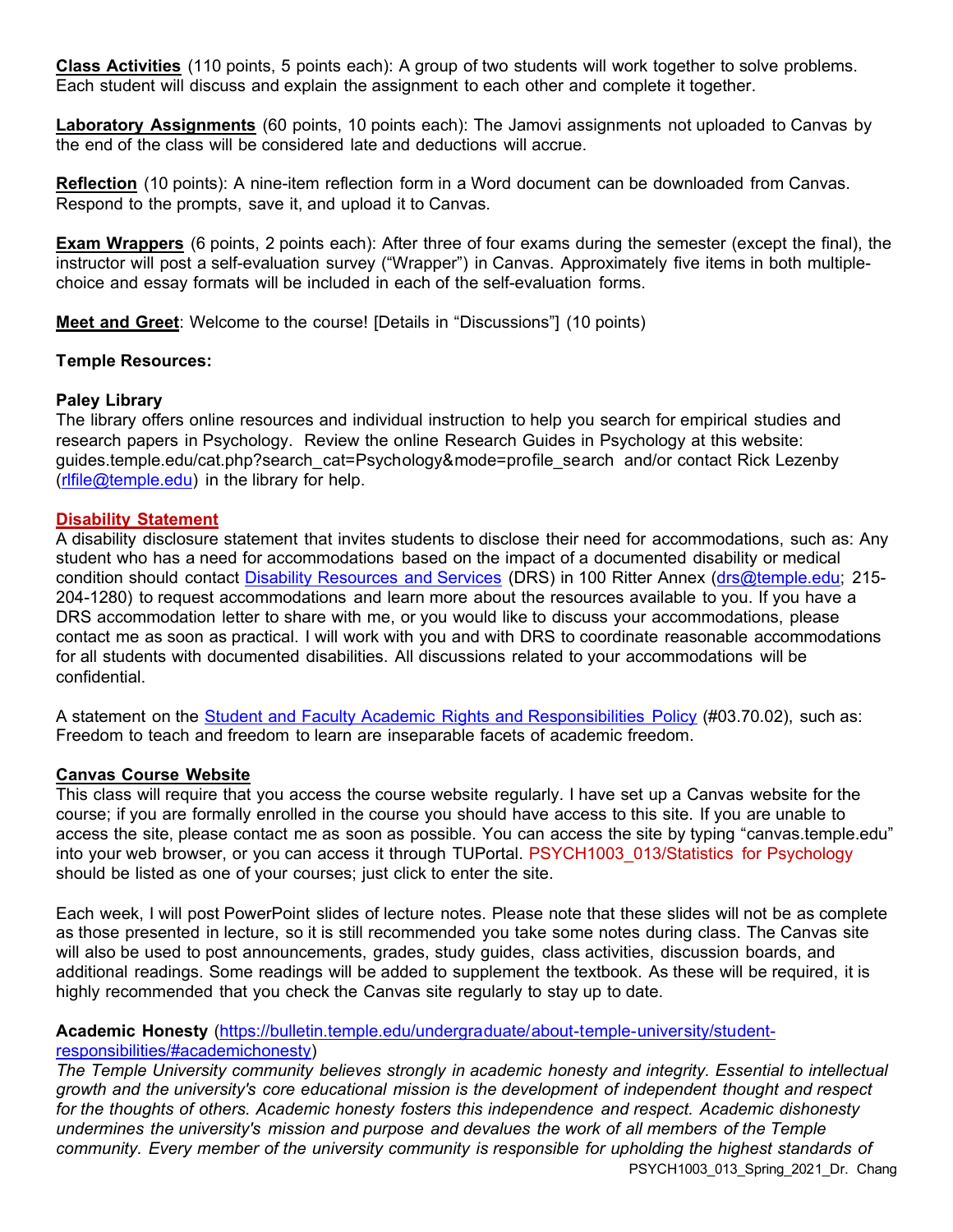*academic honesty at all times. Students, as members of the community, are responsible for adhering to the principles of academic honesty and integrity.*

*Plagiarism includes, but is not limited to, the use, by paraphrase or direct quotation, of the published or unpublished work of another person without full and clear acknowledgment. It also includes the unacknowledged use of materials prepared by another person or agency engaged in the selling or distribution of term papers or other academic materials. Normally, all work done for courses — papers, examinations, homework exercises, laboratory reports, oral presentations — is expected to be the individual effort of the student presenting the work. Any assistance must be reported to the instructor. If the work has entailed consulting other resources — journals, books, or other media — these resources must be cited in a manner appropriate to the course. It is the instructor's responsibility to indicate the appropriate manner of citation. Everything used from other sources — suggestions for organization of ideas, ideas themselves, or actual language — must be cited. Failure to cite borrowed material constitutes plagiarism. Undocumented use of materials from the World Wide Web is plagiarism.*

*Cheating includes, but is not limited to: (1) use of any unauthorized assistance in taking quizzes, tests, or examinations; (2) use of sources beyond those authorized by the instructor in writing papers, preparing reports, solving problems, or carrying out other assignments; (3) the acquisition, without permission, of tests or other academic material belonging to a member of the university faculty or staff; (4) engaging in any behavior specifically prohibited by a faculty member in the course syllabus, assignment, or class discussion; (5) or otherwise engaging in behavior that gives the student an unfair academic advantage including, but not limited to, fabrication of data or sources, resubmitting work already submitted for another academic requirement without prior authorization, or other similar behavior.*

*Refer to the Student Conduct Code (policy # 03.70.12) for more specific definitions of cheating and plagiarism.*

*The penalty for academic dishonesty can vary from receiving a reprimand and a failing grade for a particular assignment, to a failing grade in the course, to suspension or expulsion from the university. The penalty varies*  with the nature of the offense, the individual instructor, the department, the school or college, and the Office of *Student Conduct and Community Standards.*

*Students who believe that they have been unfairly accused may appeal through the school or college's academic grievance procedure. For more information see* [https://bulletin.temple.edu/undergraduate/about](https://bulletin.temple.edu/undergraduate/about-temple-university/student-rights/#grievances)[temple-university/student-rights/#grievances](https://bulletin.temple.edu/undergraduate/about-temple-university/student-rights/#grievances)*.*

#### **Grading**

Course grade percentages will be calculated by dividing the points earned by the total points offered in the course.

| 4 Exams                      | 140 |
|------------------------------|-----|
| 4 Quizzes                    | 60  |
| <b>Homework</b>              | 110 |
| <b>Class Activities</b>      | 110 |
| Lab assignments              | 60  |
| Reflection                   | 10  |
| Exam Wrappers                | 6   |
| Meet and Greet               | 10  |
|                              |     |
| <b>TOTAL POSSIBLE POINTS</b> | 506 |

 $Percentage =$ Points Earned Total Possible Points

*Grades are non-negotiable.* Final letter grades for the course will be assigned based on the percentage ranges below.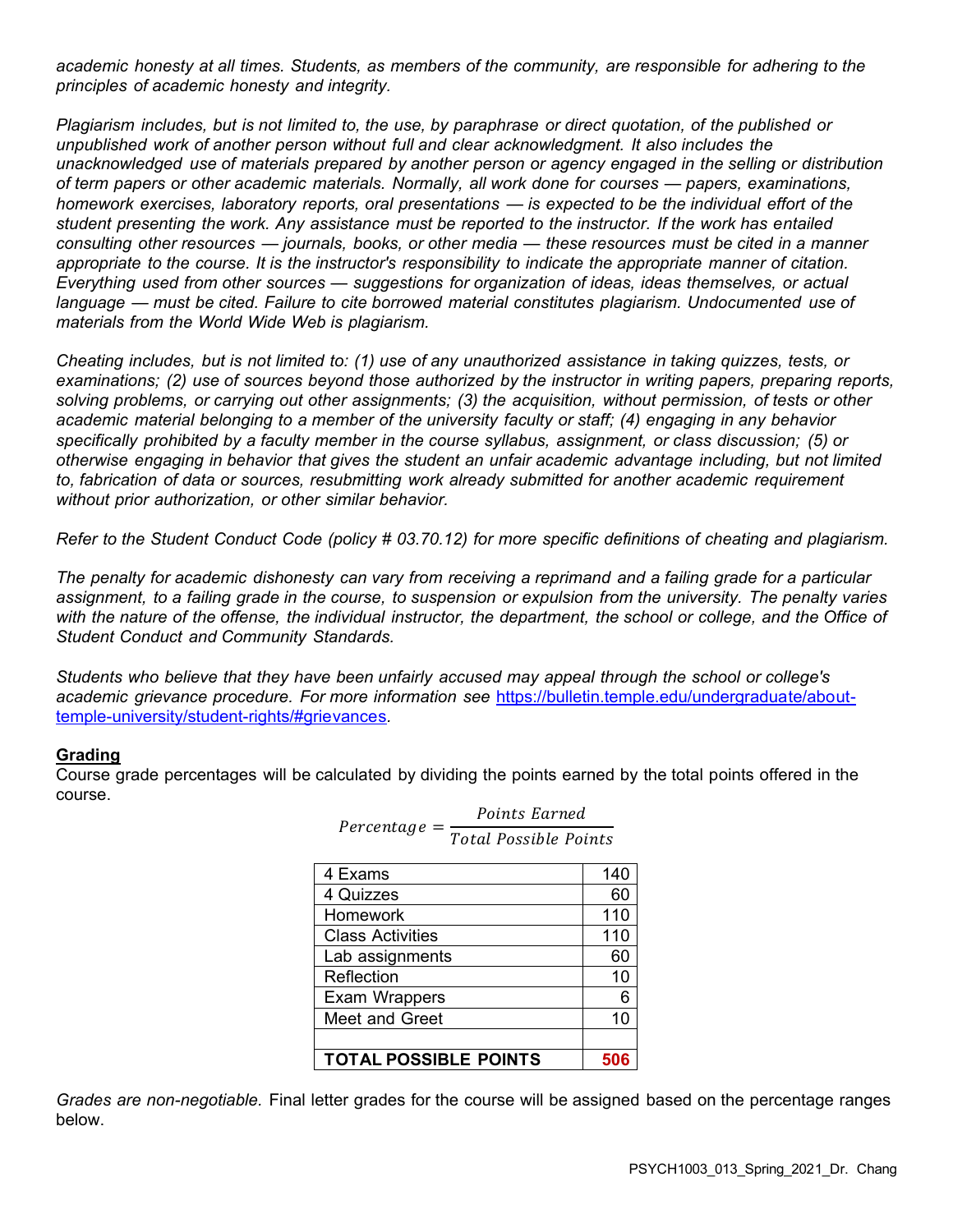| <b>Grading System</b> |                     |  |                     |    |                    |  |
|-----------------------|---------------------|--|---------------------|----|--------------------|--|
| A                     | $92.50 - 100.0$     |  | $B-80.00-82.49$     |    | $D+ 67.50 - 69.99$ |  |
|                       | $A - 90.00 - 92.49$ |  | $C+ 77.50 - 79.99$  | D. | 62.50 - 67.49      |  |
|                       | $B+ 87.50 - 89.99$  |  | $C = 72.50 - 77.49$ | D- | 60.00 - 62.49      |  |
| в                     | $82.50 - 87.49$     |  | $C - 70.00 - 72.49$ |    | 59.99 and lower    |  |

**Extra Credit**: Extra credit opportunities may or may not be offered at the instructor's discretion. If any extra credit opportunity is offered, it will be directly related to the class material and will be available to all students in the class. Individual extra credit inevitably leads to inequities therefore no individual extra credit opportunities will be permitted.

**Policy on Religious Holidays**: *Policy on Religious Holidays: If you will be observing any religious holidays this semester which will prevent you from attending a regularly scheduled class or interfere with fulfilling any course requirement, I will offer you an opportunity to make up the class or course requirement if you make*  arrangements by informing me of the dates of your religious holidays within two weeks of the beginning of the *semester (or three days before any holidays which fall within the first two weeks of class).*

**Policy on Incomplete (I) Grades**: (policy # 02.10.13) [https://bulletin.temple.edu/undergraduate/academic](https://bulletin.temple.edu/undergraduate/academic-policies/incomplete-coursework/)[policies/incomplete-coursework/](https://bulletin.temple.edu/undergraduate/academic-policies/incomplete-coursework/)

*An instructor will file an "I" (Incomplete) only if the student has completed the majority of the work of the course at a passing level, and only for reasons beyond the student's control.*

*An instructor may file an "I" when a student has not completed the work of a course by the time grades must be submitted, but has completed the majority of the work at a passing level and has a written agreement with the instructor and the department regarding completion of the work, including the nature of the work to be completed, the means by which the final grade will be determined, and the date by which the work must be completed. The completion date may be no later than one year from the end of the semester in which the student took the course. The agreement shall also specify a default grade to be received if the work is not completed by the date indicated. One copy of the agreement shall be retained by the instructor, one shall be given to the student, and one shall be filed with the department office or, in colleges or schools without departments, the Dean's office.*

*When reporting the grade of "I" for a student, the instructor shall also file a report of the default grade in the* electronic grading system. If the instructor does not change the grade of "I", pursuant to the agreement with the *student, by the end of one year from the time the grade of "I" was awarded, the appropriate University official shall automatically change the grade of "I" to the reported default grade, and the default grade shall appear on the transcript and be used for all other grading purposes as the actual grade received in the course.*

*Faculty advisors and staff advisors have the option of not permitting a student to register for an "overload" if the student is carrying one or more active incomplete courses, or for a "full load" if the student is carrying two or more active incompletes.*

#### **Controversial and Personal Subject Matter**

The material covered in the readings, lectures, and discussions in this course may be considered controversial by some students. Our purpose in this class is to explore challenging subject matter and consider multiple perspectives and arguments. You are expected to contribute to the course and expected to listen to the instructor and classmates with respect. You are free to disagree, respectfully, with views expressed in class or in assigned readings. Please refrain from discussing confidential or personal experiences of psychological disorders in class. If you are interested in presenting such information, you are required to do so in a way that protects the identity of yourself or the person you are discussing. Students seeking psychological services are referred to the Temple University Psychological Services Center: 1509 Cecil B Moore Ave. E.C.E.C. Building, Room 420; phone: (215) 204-7100 or Tuttleman Counseling Services: 1700 N. Broad St., 2<sup>nd</sup> floor; phone: (215) 204-7276.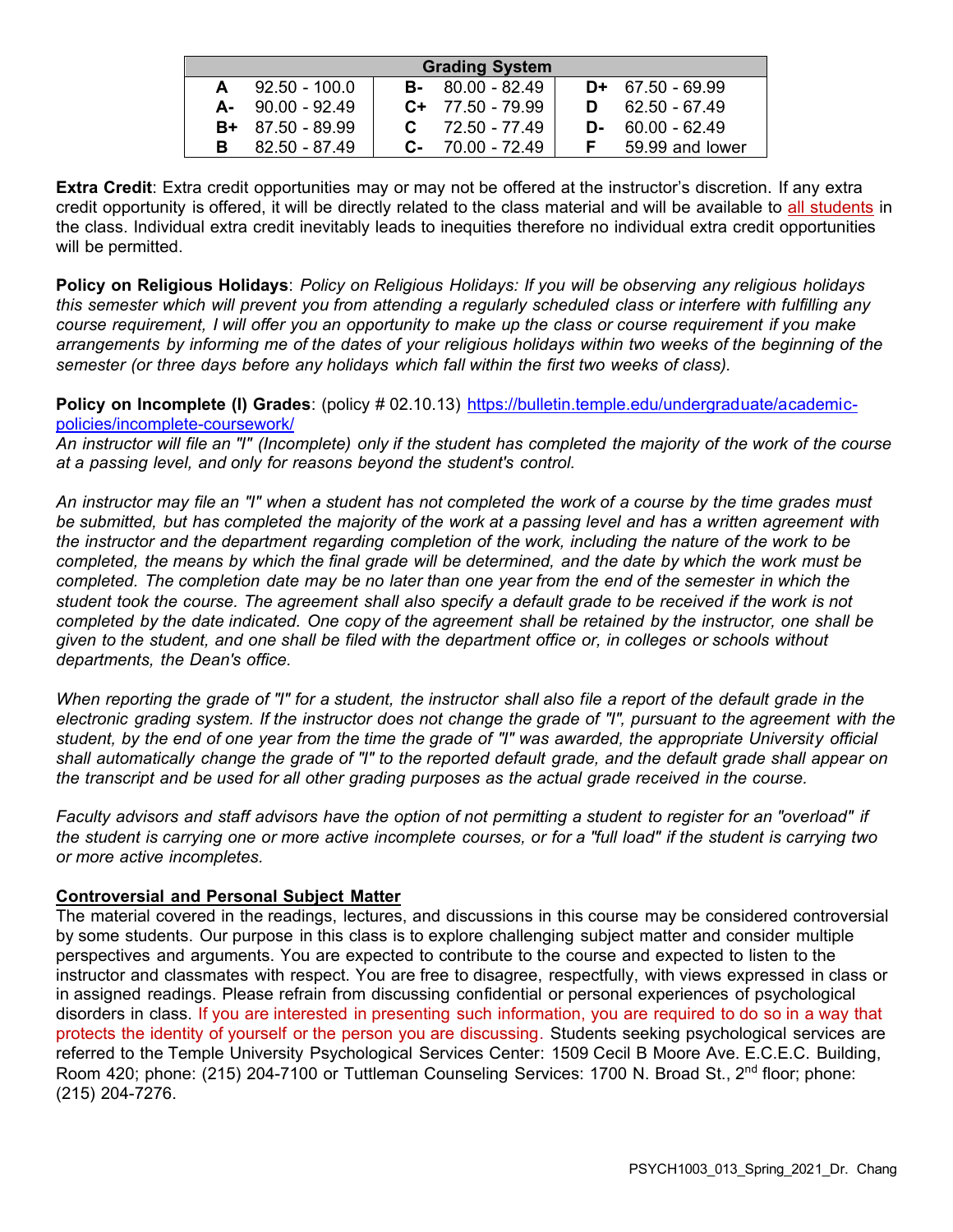# **COURSE SCHEDULE AND ASSIGNED READINGS**

| <b>Day</b> | <b>Date</b> | <b>Topic</b>                                                                                                                                                                                                                                                 | <b>Assigned</b><br><b>Reading</b>    |
|------------|-------------|--------------------------------------------------------------------------------------------------------------------------------------------------------------------------------------------------------------------------------------------------------------|--------------------------------------|
| Wed        | 01/20       | Course Overview<br>How to Effectively Study (UC San Diego Department of Psychology)                                                                                                                                                                          |                                      |
| Fri        |             | 01/22 Displaying the Order in a Group of Numbers Using Tables and Graphs<br>The Two Branches of Statistical Methods (p. 1) - Levels of Measurement<br>(Kinds of Variables) (p. 6)                                                                            | Chapter $1 - 1$<br>$(pp. 1-6)$       |
| Mon        |             | 01/25 Displaying the Order in a Group of Numbers Using Tables and Graphs<br>BOX 1-1 Important Trivia for Poetic Statistics Students (p. 6) – How to Make a<br>Histogram (p. 15)                                                                              | Chapter $1 - 2$<br>$(pp. 6 - 15)$    |
| Wed        | 01/27       | Displaying the Order in a Group of Numbers Using Tables and Graphs<br>Shapes of Frequency Distributions (p. 16) - Frequency Tables and<br>Histograms in Research Articles (p. 23)<br><b>Chapter 1 Jamovi Assignment Due</b>                                  | Chapter $1 - 3$<br>(pp. $16 - 23$ )  |
| Fri        |             | 01/29 Central Tendency and Variability<br>Central Tendency (p. 34) - The Mode (p. 39)<br><b>Chapter 1 Homework Due</b>                                                                                                                                       | Chapter $2 - 1$<br>(pp. $34 - 39$ )  |
| Mon        |             | 02/01 Central Tendency and Variability<br>The Median (p. 40) – Comparing the Mean, Mode, and Median (p. 43)<br>Ch 2 Class Activity (SD)                                                                                                                      | Chapter $2 - 2$<br>(pp. $40 - 43$ )  |
| Wed        |             | 02/03 Central Tendency and Variability<br>Variability (p. 44) – Central Tendency and Variability in Research Articles (p.<br>58)<br><b>Chapter 2 Jamovi Assignment Due</b>                                                                                   | Chapter $2-3$<br>(pp. $44 - 58$ )    |
| Fri        |             | 02/05 Some Key Ingredients for Inferential Statistics<br>$z$ scores (p. 68) – The Normal Curve and the Percentage of Scores Between<br>the Mean and 1 and 2 Standard Deviations from the Mean (p.77)<br><b>Chapter 2 Homework Due</b><br><b>Quiz 1 opens</b> | Chapter $3 - 1$<br>$(pp. 68 - 77)$   |
| Mon        |             | 02/08 Some Key Ingredients for Inferential Statistics<br>The Normal Curve Table and $z$ Scores (p. 77) – Figuring $z$ Scores and Raw<br>Scores from Percentages Using the Normal Curve Table (p. 84)<br>Ch 3 Class Acitivity (z-scores)                      | Chapter $3 - 2$<br>$(pp. 77 - 84)$   |
| Wed        |             | 02/10 Some Key Ingredients for Inferential Statistics<br>Sample and Population (p. 84) – $z$ Scores, Normal Curves, Samples and<br>Populations, and Probabilities in Research Articles (p. 97)<br><b>Chapter 3 Jamovi Assignment Due</b>                     | Chapter $3 - 3$<br>(pp. $84 - 97$ )  |
| Fri        | 02/12       | Introduction to Hypothesis Testing<br>Introduction to Hypothesis Testing (p. 108) – Step 5: Decide Whether to<br>Reject the Null Hypothesis (p. 115)<br><b>Chapter 3 Homework Due</b><br>Quiz 1 closes at 11:59pm, Sun, 02/14                                | Chapter $4 - 1$<br>$(pp. 108 - 115)$ |
| Mon        |             | 02/15 Exam I (Chapters 1, 2, and 3)                                                                                                                                                                                                                          |                                      |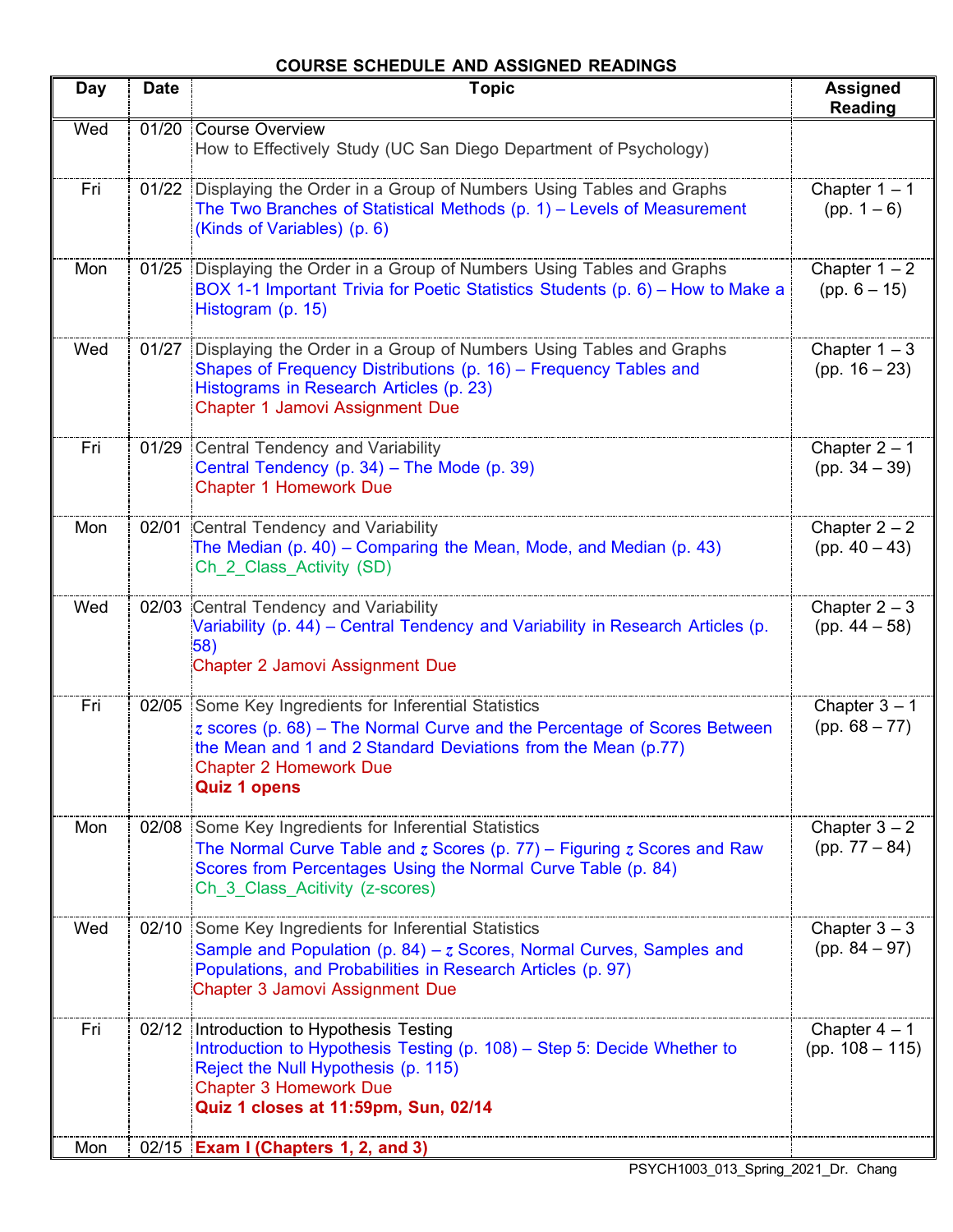| Wed |       | 02/17 Introduction to Hypothesis Testing<br>Implications of Rejecting or Failing to Reject the Null Hypothesis (p. 115) -<br>When to Use One-Tailed or Two-Tailed Tests (p. 123)<br><b>Exam I Wrapper Due</b>                                                      | Chapter $4-2$<br>$(pp. 115 - 123)$    |
|-----|-------|--------------------------------------------------------------------------------------------------------------------------------------------------------------------------------------------------------------------------------------------------------------------|---------------------------------------|
| Fri |       | 02/19 Introduction to Hypothesis Testing<br>Example of Hypothesis Testing with a Two-Tailed Test (p. 123) – Hypothesis<br>Tests in Research Articles (p. 130)                                                                                                      | Chapter $4-3$<br>$(pp. 123 - 130)$    |
| Mon |       | 02/22 Hypothesis Tests with Means of Samples<br>The Distribution of Means (p. 139) - Summary of Rules and Formulas for<br>Determining the Characteristics of a Distribution of Means (p. 146)<br><b>Chapter 4 Homework Due</b>                                     | Chapter $5 - 1$<br>(pp. $139 - 146$ ) |
| Wed |       | 02/24 Hypothesis Tests with Means of Samples<br>Example of Determining the Characteristics of a Distribution of Means (p. 146)<br>$-$ Figuring the $z$ Score of a Sample's Mean on the Distribution of Means (p.<br>150)<br>Ch_5_Class_Activity_1 (Standard Error) | Chapter $5 - 2$<br>(pp. $146 - 150$ ) |
| Fri |       | 02/26 Hypothesis Tests with Means of Samples<br>Example (p. 150) – Hypothesis Tests About Means of Samples ( $z$ Tests) and<br>Standard Errors in Research Articles (p. 157)<br>Ch 5 Class Activity 2 $(z$ -test)                                                  | Chapter $5-3$<br>$(pp. 150 - 157)$    |
| Mon | 03/01 | Making Sense of Statistical Significance<br>Making Sense of Statistical Significance (p. 177) - Type II Error (p. 179)<br><b>Chapter 5 Homework Due</b>                                                                                                            | Chapter $6 - 1$<br>(pp. $177 - 179$ ) |
| Wed | 03/03 | Making Sense of Statistical Significance<br>Relationship Between Type I and Type II Errors (p. 180) - Figuring Effect Size<br>(p. 185)                                                                                                                             | Chapter $6 - 2$<br>$(pp. 180 - 185)$  |
| Fri |       | 03/05 Making Sense of Statistical Significance<br>Effect Size Conventions (p. 185) – BOX 6-1 Effect Sizes for Relaxation and<br>Meditation: A Restful Meta-Analysis (p. 188)<br><b>Chapter 6 Homework Due</b>                                                      | Chapter $6-3$<br>$(pp. 185 - 188)$    |
| Mon |       | 03/08 Introduction to t Tests<br>The $t$ Test for a Single Sample (p. 226) – Degrees of Freedom (p. 231)<br>Ch_7_Class_Activity 1 (Table $7-4$ )<br><b>Quiz 2 opens</b>                                                                                            | Chapter $7 - 1$<br>$(pp. 226 - 231)$  |
| Wed |       | 03/10 Introduction to $t$ Tests<br>The Standard Deviation of the Distribution of Means (p. 231) – Summary of<br>Steps for a <i>t</i> Test for a Single Sample (p. 240)<br>Ch 7 Class Activity 2 (Single Sample)                                                    | Chapter $7 - 2$<br>$(pp. 231 - 240)$  |
| Fri |       | 03/12 Introduction to $t$ Tests<br>The $t$ Test for Dependent Means (p.240) – Summary of Steps for a $t$ Test for<br>Dependent Means (p. 245)<br>Ch 7 Class Activity 3 (Example $7 - 8$ )<br>Quiz 2 closes 11:59pm, Sun 03/14                                      | Chapter $7 - 3$<br>$(pp. 240 - 245)$  |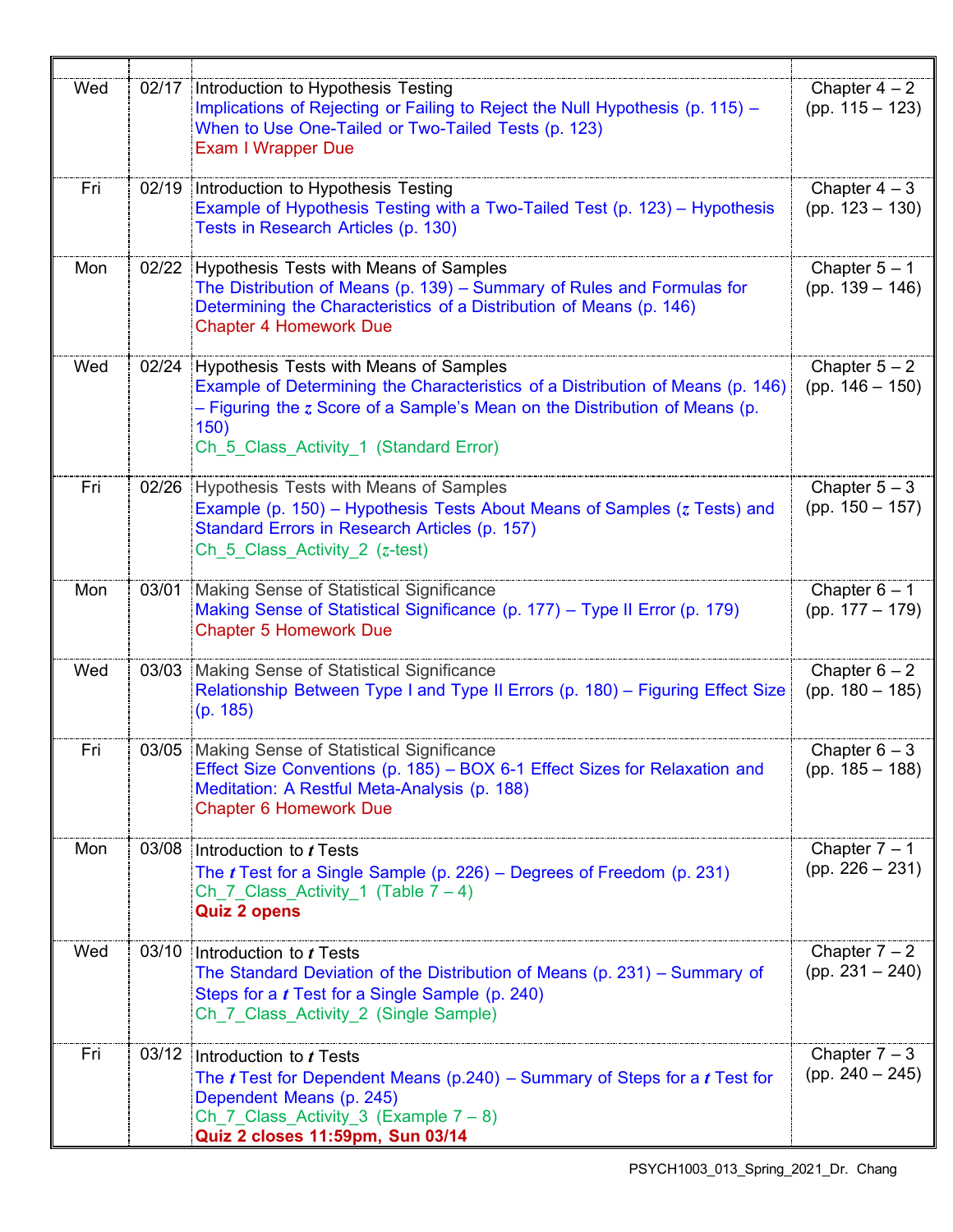| Mon | 03/15 Exam II (Chapters 4, 5, and 6)                                                                                                                                                                                                                                                                                 |                                      |
|-----|----------------------------------------------------------------------------------------------------------------------------------------------------------------------------------------------------------------------------------------------------------------------------------------------------------------------|--------------------------------------|
| Wed | 03/17 Introduction to $t$ Tests<br>A Second Example of a $t$ Test for Dependent Means (p. 245) – Assumptions<br>of the $t$ Test for a Single Sample and the $t$ Test for Dependent Means (p. 251)<br>Ch 7 Class Activity 4 (Dependent Means)<br><b>Chapter 7 Jamovi Assignment Due</b><br><b>Exam II Wrapper Due</b> | Chapter $7 - 4$<br>$(pp. 245 - 251)$ |
| Fri | 03/19 The <i>t</i> Test for Independent Means<br>The Distribution of Differences Between Means (p. 276) – The $t$ Score for the<br>Difference Between the Two Actual Means (p. 283)<br>Ch 8 Class Activity 1 (SDifference)<br><b>Chapter 7 Homework Due</b>                                                          | Chapter $8 - 1$<br>$(pp. 276 - 283)$ |
| Mon | 03/22 The $t$ Test for Independent Means<br>Hypothesis Testing with a t Test for Independent Means Considering (p. 283)<br>- Summary of Steps for a $t$ Test for Independent Means (p. 286)<br>Ch 8 Class Activity 2 (Equal)                                                                                         | Chapter $8 - 2$<br>$(pp. 283 - 286)$ |
| Wed | 03/24 Wellness Day (no classes held)                                                                                                                                                                                                                                                                                 |                                      |
| Fri | 03/26 The $t$ Test for Independent Means<br>A Second Example of a $t$ Test for Independent Means (p. 286) – Assumptions<br>of the <i>t</i> Test for Independent Means (p. 289)<br><b>Chapter 8 Jamovi Assignment Due</b>                                                                                             | Chapter $8-3$<br>$(pp. 286 - 289)$   |
| Mon | 03/29 The $t$ Test for Independent Means<br>How are you doing? (p. 289) - Box 8-1: Monte Carlo Methods: When<br>Mathematics Becomes Just an Experiment, and Statistics Depend on a Game<br>of Chance (p. 292)<br>Ch 8 Class Activity 3 (Unequal)                                                                     | Chapter $8 - 4$<br>$(pp. 289 - 292)$ |
| Wed | 03/31 Introduction to the Analysis of Variance<br>Basic Logic of the Analysis of Variance (p. 316) - BOX 9-1 Sir Ronald Fisher,<br>Caustic Genius of Statistics (p. 323)<br>Ch 9 Class Activity 1 (Example $9 - 1$ )<br><b>Chapter 8 Homework Due</b><br><b>Quiz 3 opens</b>                                         | Chapter $9 - 1$<br>$(pp. 316 - 323)$ |
| Fri | 04/02 Introduction to the Analysis of Variance<br>The F Ratio (p. 323) – The F Table (p. 331)<br>Ch 9 Class Activity 2 (Example $9 - 4$ )                                                                                                                                                                            | Chapter $9 - 2$<br>$(pp. 323 - 331)$ |
| Mon | 04/05 Introduction to the Analysis of Variance<br>Hypothesis Testing with the Analysis of Variance (p. 333) - The Scheffé Test<br>(p. 344)<br>Ch $9$ Class Activity 3 (Example $9 - 7$ )                                                                                                                             | Chapter $9 - 3$<br>$(pp. 333 - 344)$ |
| Wed | 04/07 Introduction to the Analysis of Variance<br>Analysis of Variance in Research Articles (p. 350) - Analysis of Variance<br>Tables (p. 355)<br>Ch 9 Class_Activity_4 (ANOVA Table)                                                                                                                                | Chapter $9-4$<br>$(pp. 350 - 355)$   |